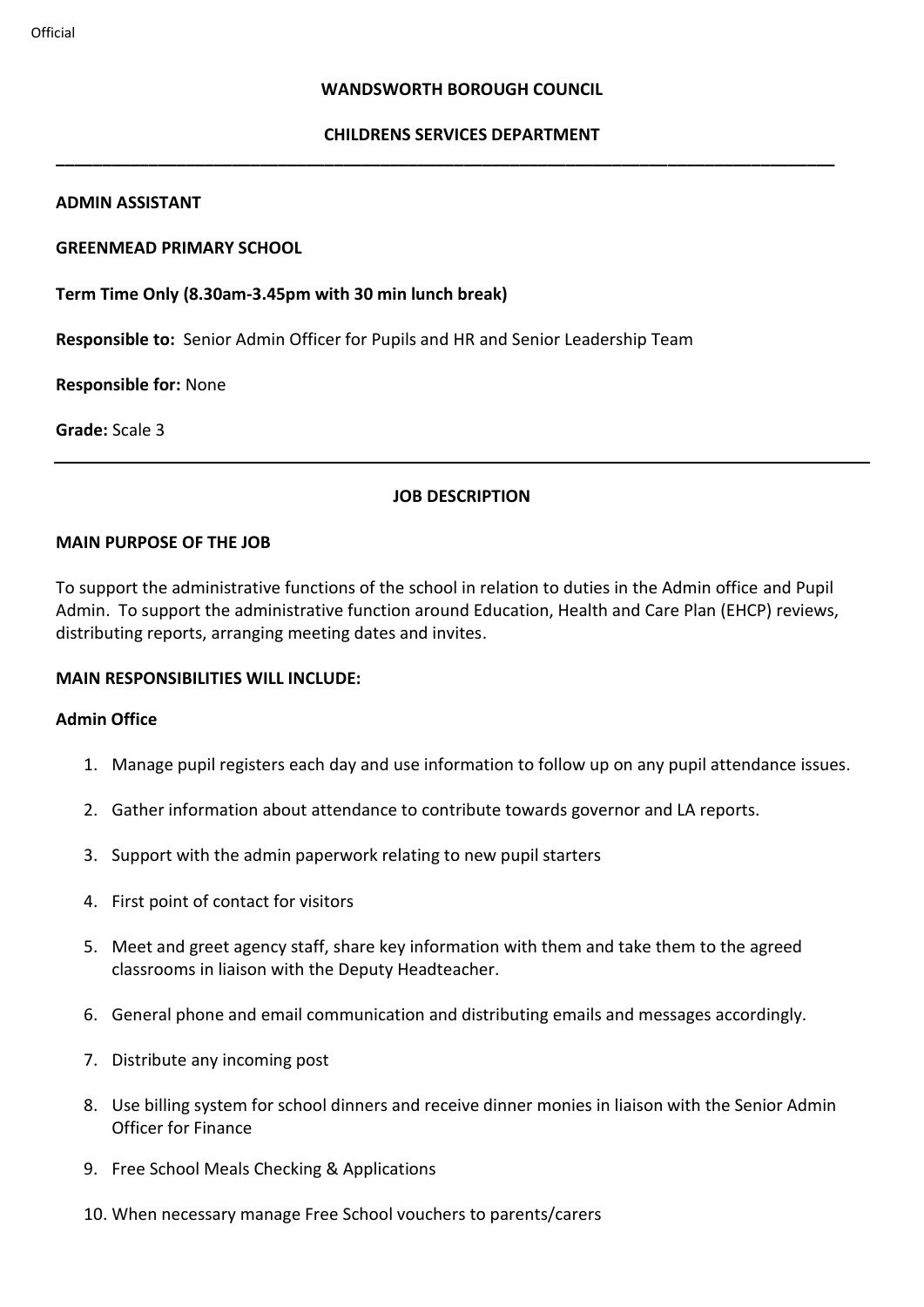- 11. Admin team filing (pupil and staff specific)
- 12. Updating of parental contact detail changes
- 13. Internal booking of school spaces
- 14. To set up rooms for meetings and to be on reception to let governors/parents in and out of the building.

# **Education, Health and Care Plans (EHCPs)**

- 1. Set up annual EHCP calendar in liaison with senior and middle leaders
- 2. Send out report deadlines to teachers, therapists and other professionals involved
- 3. Collate and then send to parents before the annual review meetings.
- 4. Send out invites for the meetings to parents and professionals.
- 5. Send out all post EHCP meeting paperwork to parents, professionals and the LA.

# **Teacher and Pupil Resources**

- 1. Manage the Toy Library by ensuring appropriate toys and activities are available, distribute to pupils each holiday and organise for them to be returned by liaising with parents/carers.
- 2. Educational visits admin including letters and permission
- 3. Manage the parents' evening booking system

# **OTHER DUTIES AND RESPONSIBILITIES**

- 1. Carry out any other duties appropriate to the job as required by the Headteacher.
- 2. Set up rooms and necessary resources for training in liaison with Site Manager.
- 3. Minute whole school briefings and distribute minutes.
- 4. In liaison with the deputy headteacher, design and develop the home/school diaries, place annual order with printers and distribute to all pupils at the beginning of each year.
- 5. To be willing to share and carry out suitable cover for others in the admin team as required and in agreement with the line manager.
- 6. Follow the school's safeguarding policy and procedures and report any concerns to the DSL both in relation to Child Protection.
- 7. To attend relevant CPD and keep up to date with any relevant refresher courses.